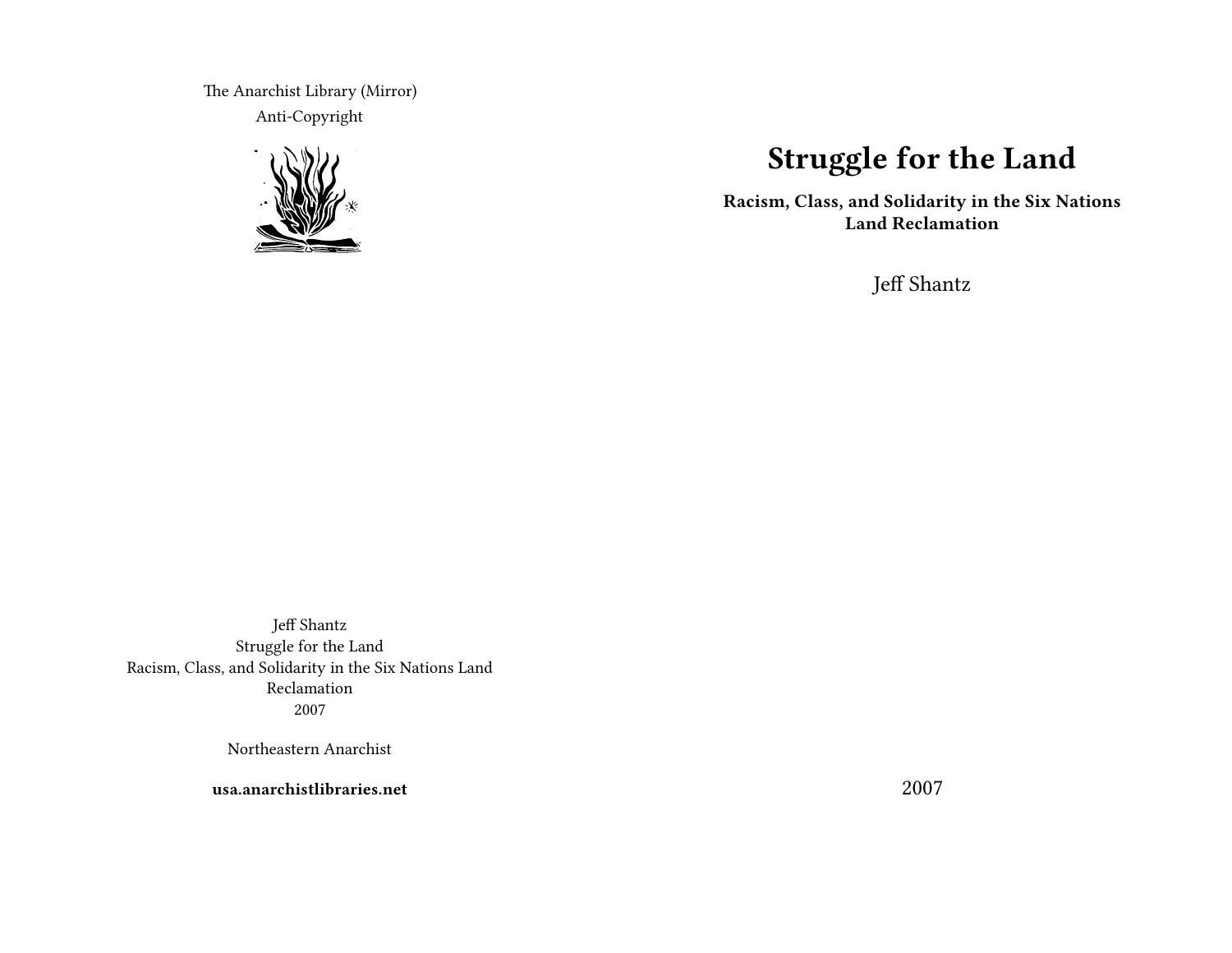## **References**

- Keefer, Tom. 2006. 'Caledonia's fifth column: white anti-racism and solidarity with six nations.' **http:// www.briarpatchmagazine.com**
- Lawson, James C.B. 2006. 'The Caledonia occupation.' *Relay: A Socialist Project Review*. 12, pp. 12–14
- Zronik, John Paul. 2007. 'Farmland losses reach crucial point." *The Brantford Expositor, Weekender*. June 15, p. 6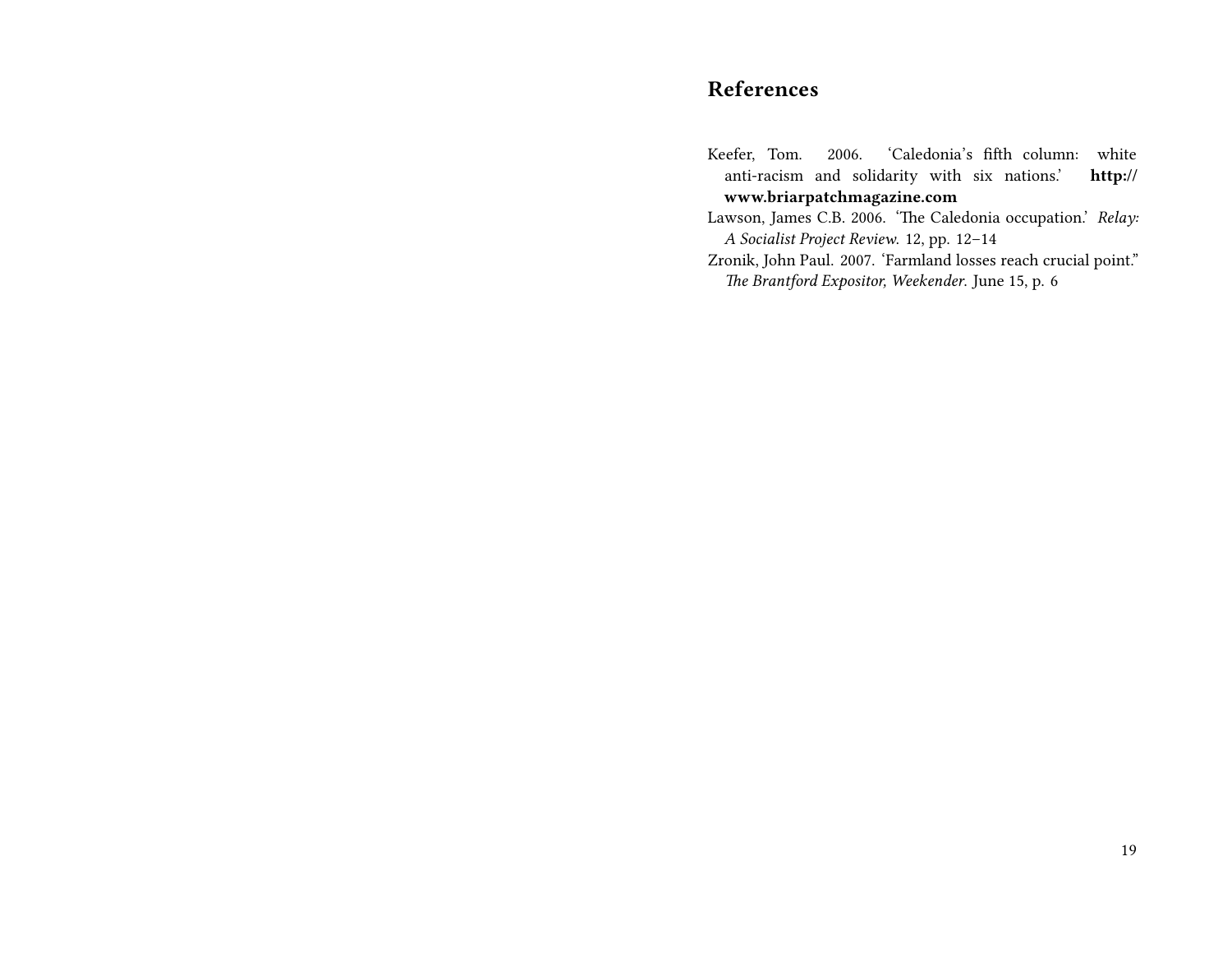flict with the twin fictions of Canadian law: exclusive Crown sovereignty and the presumption that all land rights flow from the Crown (such that reserves are considered Crown land for example)

It is important to think about how to prevent a convergence of state and local property interests from confining conflict within a logic, of private property or exclusive Crown sovereignty, that benefits their interests. Non-Native allies can make a useful political contribution by organizing within white settler communities to demonstrate that Indigenous struggles, like the Douglas Creek reclamation, are not a matter of conflict between Native people and non-Native people. Such a position only benefits the government and developers looking to gain quick, and illegitimate, access to contested lands to which they do not hold title. Rather it is crucial to show that these conflicts are based on larger issues of human rights and social justice. These are political issues, not "law and order" issues to be coercively resolved through the threat of violence or the actual use of force.

Media images of racist violence obscure the fact that there are many non-Native people, in Caledonia and beyond, who support Six Nations and Indigenous land rights more broadly. Making that support visible can play a significant part in limiting the government's capacity to frame the issue in a way that would lend itself to a military response. As the Community Friends suggest, the days when the Canadian government or non-Native vigilantes could drive First Nations people off their land must come to an end. Yet as events, including the police raid and the Citizens' Alliance rallies, have shown, throughout the period of the Douglas Creek reclamation, making those days history cannot be taken for granted and will require much organizing and planning over the part that might be played by non-Native allies.

# **Contents**

| Another Caledonia Finds Its Voice 11 |  |
|--------------------------------------|--|
| Class and Conflict in Caledonia 13   |  |
|                                      |  |
|                                      |  |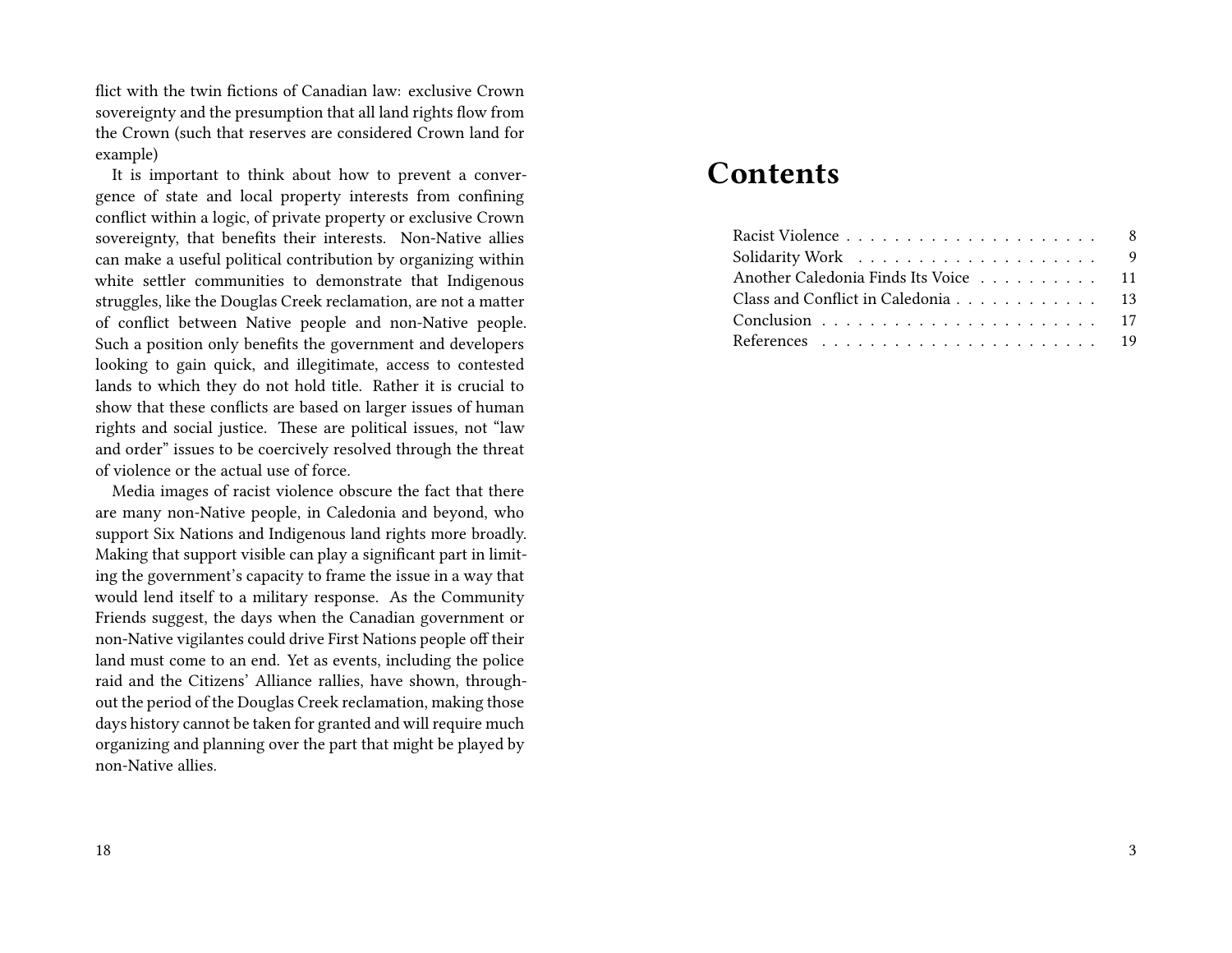and developers. Indeed the construction of highly expensive single family units, as preferred by for-profit developers, adjacent to a community in great need of additional and decent affordable housing stands as a visible reminder of ongoing inequalities.

Assembly of First Nations Chief Phil Fontaine responded by noting that the buying and selling of reserve land would result in the alienation of First Nations' lands. He also pointed out the absurdity of Prentice's claims that a lack of private land ownership causes poverty on reserves and reminded the Minister that the real causes are the lack of funds for basic human needs such as clean water and schools. While Six Nations would seek to build community housing, or community services, such as a clinic, on portions of the contested land, leaving the rest for farming or tree planting, the government prefers and supports private, market-based uses. The struggles over Douglas Creek Estates reflect a clash between community values and market value.

Federal governments dating back to the first Canadian government of 1867 under John A. Macdonald have tried to break reserve lands into individually owned private plots. This has been historically, and continues, in cases such as the Douglas Creek developments, to be an attempt to undermine the strength and traditions of Indigenous communities, especially communal ownership of reserve lands and housing.

#### **Conclusion**

James Lawson (2006: 14) notes that capitalist accumulation still depends, as Minister Prentice is no doubt aware, on reliable property rights and stable government, even if it was born in North America in the presence of neither. As Lawson (2006) suggests, many Indigenous communities still retain economic interests and political commitments that regularly con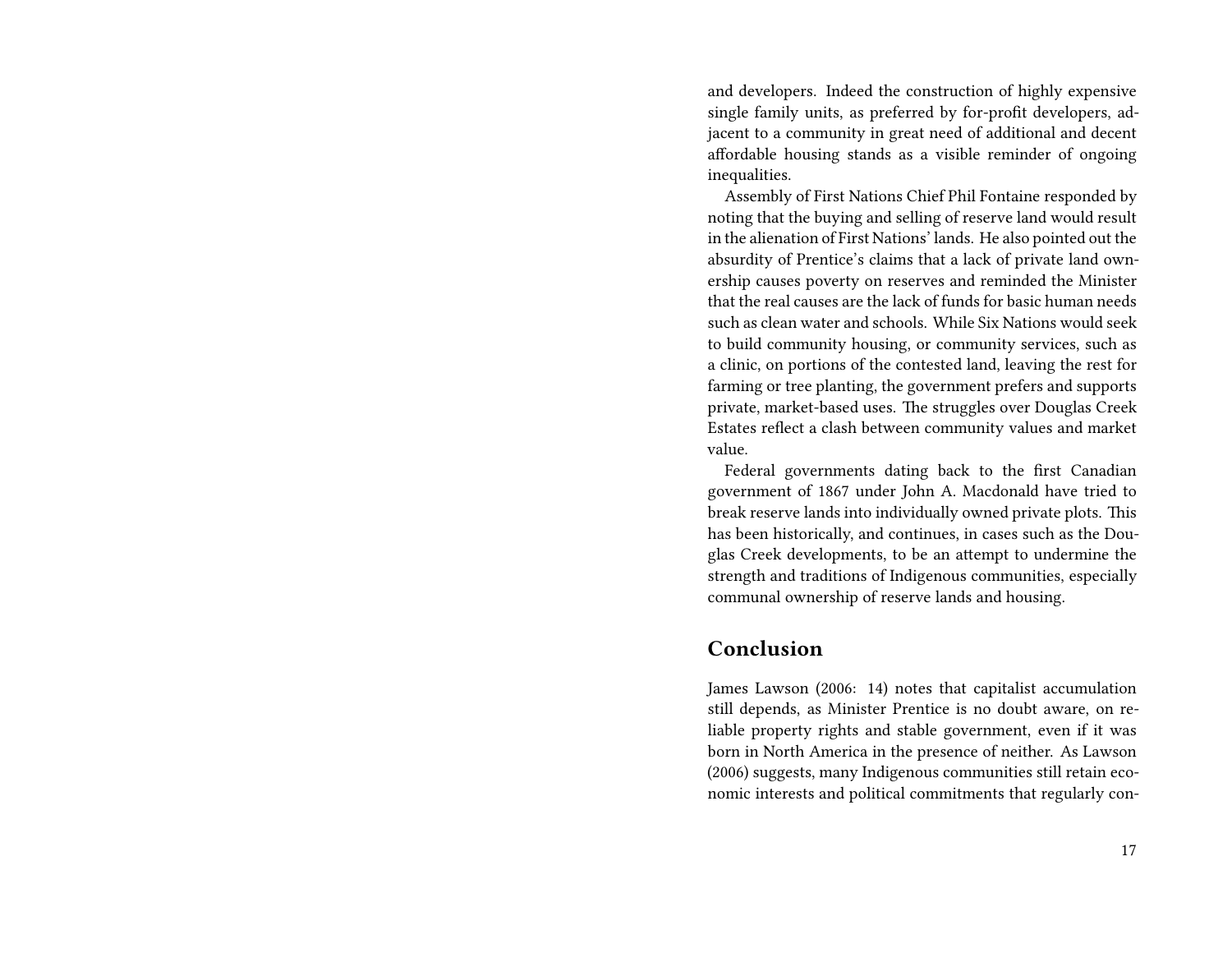respecting the environment throughout the area. As they have pointed out to all who would listen, a recognition of their rights will ensure the protection of lands around the Grand River and their destruction by further suburban sprawl and increased road traffic.

The reclamation has taken place in a context in which Canada's current Conservative government is making known its interest in a broad privatization of Native land, an issue that is central to the conflict at Caledonia. In a recent public response to the deplorable housing conditions on many reserves, a direct result of colonialist government policies, former Federal Indian Affairs Minister Jim Prentice suggested that individuals should be able to buy and sell reserve land, an option that has never been available under the cooperative and communal forms of ownership that are instituted on reserves. "To have a circumstance where 617 First Nations across the country are living as collectivities without private property ownership, I don't think is constructive," Prentice suggested. According to Prentice, it is the long standing tradition of communal land ownership, not government social and economic policies or racism, that economically hurts First Nations people. Prentice continued, revealing his underlying concern: 'Many First nations are sitting on extremely valuable property that is not achieving its highest and best use.' Unwavering, even momentarily from his paternalistic assertions Prentice added: 'It's important for any citizen of Canada to have the ability in their own community to buy and invest in property, mortgage it, service the mortgage and move forward. It's the whole basis of wealth creation in our society.' Bringing the Douglas Creek lands within Six Nations control would make them communally owned resources rather than private property for individual sale for personal gain. The difference between cooperatively controlled, multi-family dwellings and privately owned single family dwellings shows part of the distinction in vision between Six Nations and the government

On February 28, 2006, members of Six Nations of the Iroquois Confederacy reclaimed 40 hectares of lands belonging to their community. The land, which was under construction as part of a new residential subdivision, had been sold to a developer, Henco Industries, despite the fact that the government knew it was contested land when it allowed it to be sold. In addition, the government did not appropriately follow the specified procedures of its own "Grand River Notification Agreement" to properly inform Six Nations of actions, environmental and otherwise, undertaken within the area under question. Such has been the history of governments in Canada in disregarding Indigenous land rights.

The ongoing reclamation of the Douglas Creek Estates site is one part of an ongoing struggle over the Haldimand Tract lands originally granted to the Six Nations by the British Crown in 1784, following the 1783 Treaty of Paris that ended the American War of Independence, as a gesture of appreciate for Six Nations support of the British against the Americans during the war. Under the original Haldimand Grant to the people of the Six Nations, the Cayuga, Oneida, Mohawk, Onondaga, Seneca and Tuscarora, the British ceded control over nearly 950 000 acres of land within traditional beaver hunting grounds. Both the British Crown and later the Canadian government, however, very early on encouraged the illegal sale and confiscation of land and revenue belonging to Six Nations. In certain cases government representatives, or so-called "Indian Agents" simply sold the land, as though it were theirs, for personal gain.

While Six Nations has always been a national confederation, and continue to be so, with whom the British Crown engaged in nation to nation agreements, the Canadian government violated this status, imposing by force its own "Indian Act" which defines and delimits the rights and institutions available to Six Nations people as individuals and as a community. It has further imposed the exclusive sovereignty of the Crown over and against all Indigenous sovereignty.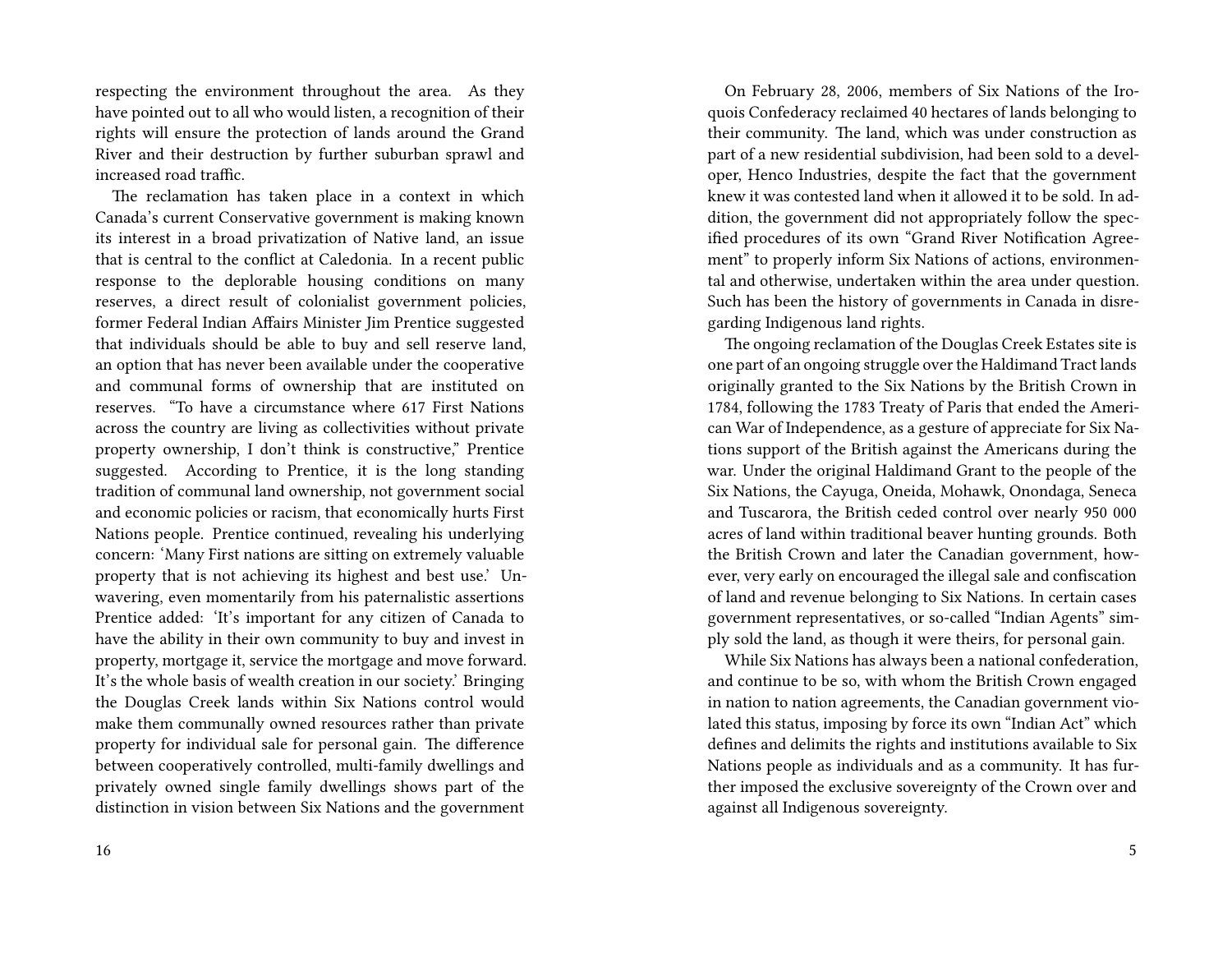Originally covering six miles on each side of the Grand River throughout the river's length, the lands were steadily alienated from Six Nations by the Canadian Crown until only a much smaller Six Nations Reserve of 46 500 acres, or 4.9 percent, remained of the original Haldimand Grant. Beginning in the 1830s the Crown unilaterally determined that Six Nations' rights to the Haldimand lands ended for all but the lands of the much smaller reserve.

These changes have left the present day Six Nations as the largest First Nation in Canada in terms of population, almost 11000 people living on reserve, confined to a shrunken and inadequate parcel of land. At the same time the large and rapid growth of urban and suburban developments around the Six Nations reserve have placed incredible pressures on the Grand River watershed, the farmlands and woods upon which Six Nations people rely both materially and culturally. Six Nations reserve is down river from some of Ontario's largest urban centres, including Guelph, Kitchener-Waterloo and Brantford. Public works and utilities, for which Six Nations are responsible on their lands, have been over-taxed by the impacts, including contaminants, siltation, soil erosion and loss of vegetation, of developments over which they have no control.

Many commentators suggest that the current struggle is one of Indigenous land claims but members of Six Nations with whom I have spoken suggest that the Canadian government is the one making land claims since this is clearly Six Nations land to which the government is laying claim. Six Nations have long opposed the Crown's claims that it can deed lands in the area.

At the same time Six Nations have made it clear that they are not now, nor do they intend to make claims against previously alienated lands on which people are currently residing. This is point around which there has been much public confusion as opponents of Six Nations have tried to fear monger around threats that Natives will be "coming for your land next."

plays a major part in our cultural awareness of who we are…If you look at the greater picture – when you start accumulating all of the development – it is a cause for concern' (quoted in Zronik, 2007: 6), Lickers noted that new developments in the area have had a negative impact on water quality, environmental health and food security across the region. These concerns are shared by coalition partners from the Brant County Federation of Agriculture, the Christian Farmers Federation of Ontario and the Ontario Farmland Trust.

Indeed there are numerous broad class and status struggles within Caledonia that have played no small part in this and it is important to clarify some of the divisions that are simmering between long time residents and the city folks with dollars who have moved into the subdivisions. People I have spoken with at Six Nations have identified these as important issues in terms of changing relationships over the past 10 to 20 years. Longtime residents of Caledonia, who have close personal or familial ties with people from Six Nations, have quite different perspectives from the many people who have recently moved to one of Caledonia's new subdivisons and who work outside of town.

It is not coincidental that the Caledonia Citizens' Alliance was formed by members of the local Chamber of Commerce and includes among its membership many of the local developers and business people who have a vested interest in developing and profiting from Six Nations land. It is not surprising that the CCA has used the force of its protests to make demands on the government for financial compensation for purported business losses supposedly stemming from the reclamation. Less surprising perhaps is the fact that the government has agreed to pay some form of compensation to them.

Against the suburban sprawl, that destroys animal habitat and farmlands, the people of Six nations have offered an alternative of close and responsible stewardship of the land. Their community has a long history of protecting nature and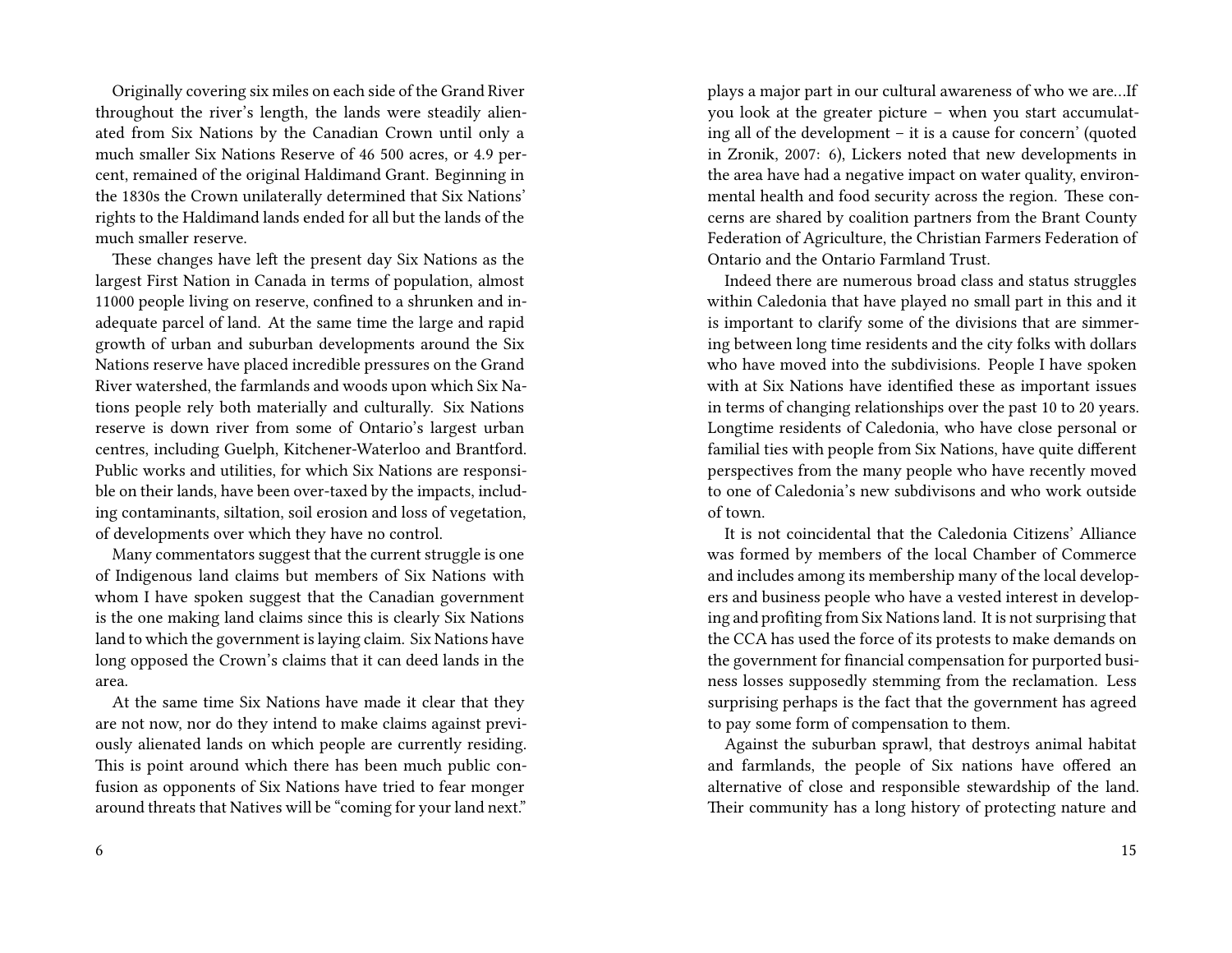ing suburbia in order to reap profits for themselves. One of the women from Six Nations with whom I have spoken at length has pointed out throughout the reclamation that a victory for the developers is going to effect farmers and small shop owners when the flow of big boxes, WalMart and so on follows the subdivisions. This is an unsustainable way of life that does little for working class people in towns like Caledonia, few of whom are able to afford houses in the new subdivisions, and benefits primarily realtors, lawyers and bankers. It needs to be remembered that the Haldimand Tract lands are situated in the heart of one of the most profitable and booming real estate markets in all of Canada and the communal land stewardship as practiced on reserves, and entrenched within the Indian Act, have long been viewed as an impediment to capitalist development.

There is a recognition of some of the underlying economic issues and concerns among Caledonians, but there needs to be some way to reach people and develop an understanding that goes beyond the sort of dualistic one that is presented in the mainstream media or from groups like the Caledonia Citizens' Alliance. In other words its not that a defeat of Six Nations and victory for the developers saves Caledonian businesses or property. There are other alternatives (i.e. a defeat of Six Nations and victory for the developers costs people their livelihoods, negatively changes the character of the town and so on). The Community Friends have suggested the farmers who want to keep producing food on the land rather than see it paved over or contaminated, along with those Caledonians who value their town's identity as a close rural community, have compelling reasons to support their neighbours on Six Nations and the reclamation.

Recently, a potentially important coalition has been formed by Six Nations members and non-Native residents concerned about the loss of farmland in the Grand River region. Amy Lickers, a community Planner with Six Nations, has emphasized the importance of land preservation for Six Nations: 'Farmland

Six Nations efforts, however, are strictly directed against new developments on currently undeveloped lands.

In 1995, the Six Nations filed a statement of claim in Ontario Superior Court with regard to around half of their outstanding claims against the Crown. In 2004, the court case was suspended, initiating negotiations over a much smaller subset of files. Little progress has been made on these cases to this day (Lawson, 2006: 12). Had the government developed a comprehensive and respectful land claims settlement process and negotiated honestly with Six Nations the situation would have taken a different course.

Indeed the historic government practices of breaking or ignoring their agreements with Native people were continued in various ways with regard to the Douglas Creek lands. A 1995 agreement between the Government of Canada and Six Nations required archaeological and ecological studies of contested lands prior to any development. While neither study formally took place, preliminary dig on the Douglas Creek lands in 2000 unearthed a village estimated to be approximately 600 years old. Yet the meaningful consultation between the government and Six Nations as required in a 2004 protocol never happened.

With all other avenues seemingly closed off or violated Six Nations members felt there was no option left, to have their issues addressed, than to occupy the lands themselves. The reclamation continued, garnering little attention outside of Native communities, until the dramatic events of April 20, when the Canadian state chose to take its favoured path in dealing with Indigenous land rights. In the early morning of April 20, the Ontario Provincial Police, a racist organization with a recent history of violence against Indigenous communities, including the outright murder of Dudley George during a reclamation at Ipperwash, raided the site at Douglas Creek and arrested 16 people.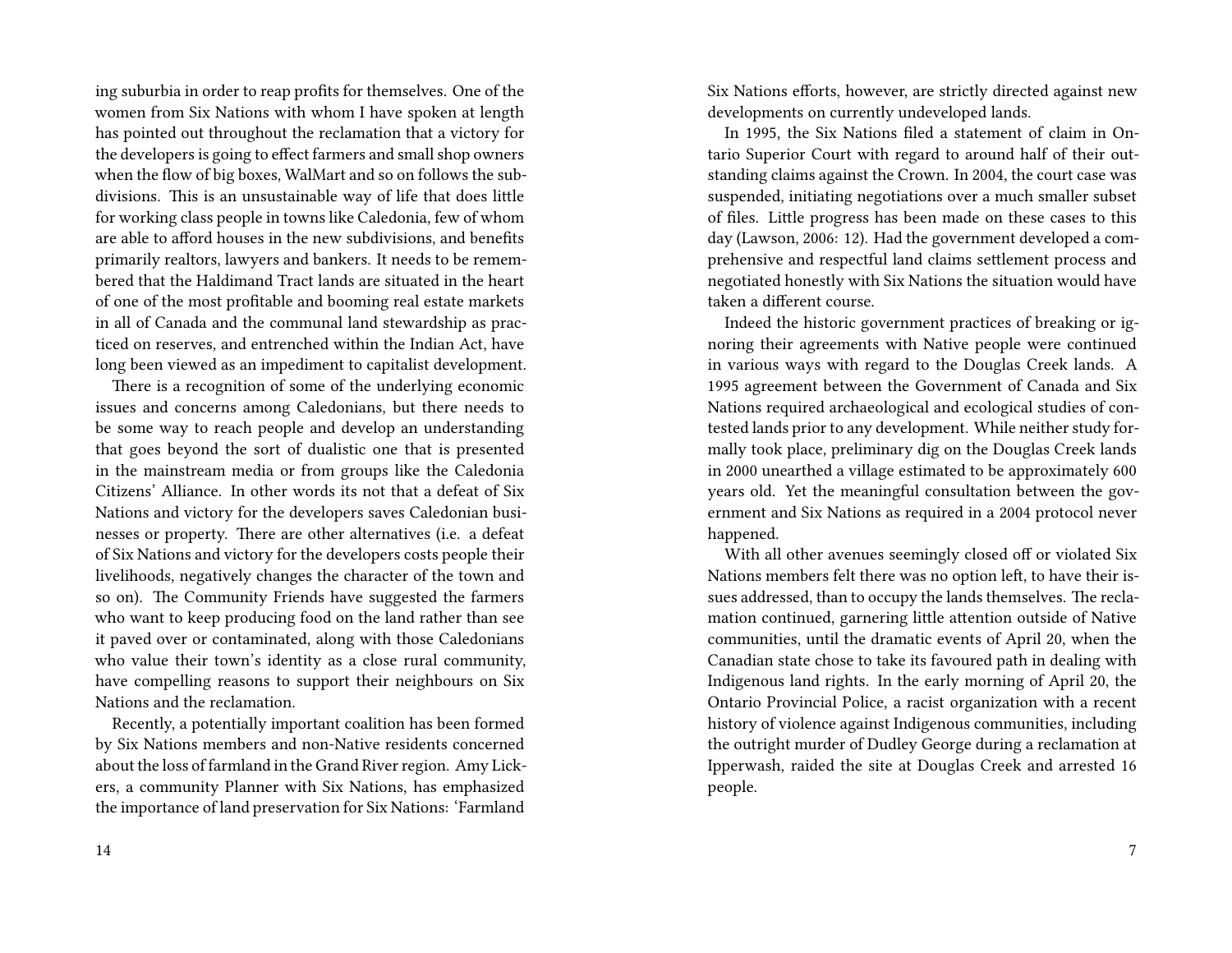The April 20<sup>th</sup> attack by the OPP served to backfire on authorities. Not only did it lead to a re-taking of the site by a larger and even more energized group it also sparked a series of other solidarity actions by Natives from other communities. The police raid, and the remarkably strong response by Six Nations to the raid, also brought wider attention to the struggle and encouraged many activists to become more actively involved in solidarity work.

#### **Racist Violence**

In numerous struggles over Indigenous land rights governments at all levels in Canada have off-loaded the costs of crisis onto third parties, often local non-Native residents in nearby towns. As Lawson (2006: 14) suggests 'the high visibility of protest in many aboriginal land cases (just as with labour disputes) can mobilize the non-protesting third parties as a kind of spontaneous human shield for the status quo.' This typically occurs when non-Native locals are mobilized to oppose or counter a reclamation for example.

Such has certainly been the case in Caledonia. On April 4, 2006, almost 500 non-Native residents from the town of Caledonia, which borders the reclamation site, and surrounding areas turned out for the first major mobilization against the reclamation. Aggressive demonstrations organized by a section of non-Native Caledonia residents soon intensified. April 24, saw a rally by non-Native residents draw a reported 3000 people. Later that same day a smaller group of angry protesters attempted to rush the Six nations barricades. On April 28, around 500 took part in another demonstration against the reclamation. Around this time a flyer recruiting for the Klan turned up but was discovered to be a fake. On several occasions white protesters from Caledonia have tried to breech police lines to overtake the reclamation site.

alternative perspective on the reclamation and to address concerns of Caledonians. They have set up a phone line and voice mailbox to allow concerned community members to get information about activities in Caledonia. Members of Community Friends have made themselves available for one-on-one meetings with people in Caledonia to discuss support for the reclamation. They have also helped to organize face-to-face group discussions between people from Caledonia and Six Nations to promote dialogue, understanding and reconciliation. Members have, again despite the concerns for safety, gone door-todoor in the areas of Caledonia nearest the reclamation site and have talked directly with residents in order to listen to their concerns and to discuss the issues. Group members have also delivered food, clothing and monetary donations to the reclamation site.

Representatives from Six Nations have been involved in each of the meetings and the direction is being taken from them, in terms of publications, events, public statements and so on. They have been quite clear that this is crucial work that in their view has some sense of urgency about it. They have stressed the need for education and work towards understanding as necessary, but something which for obvious reasons they cannot go alone on.

#### **Class and Conflict in Caledonia**

It is also important in understanding events in Caledonia and the response of Caledonians who have opposed the reclamation that this is not strictly about anti-racism. There are a complexity of issues and these are of course in many ways intertwined.

The opposition to the reclamations of the Douglas Creek estate lands is driven fundamentally by the greed of real estate developers who are transforming the countryside into a sprawl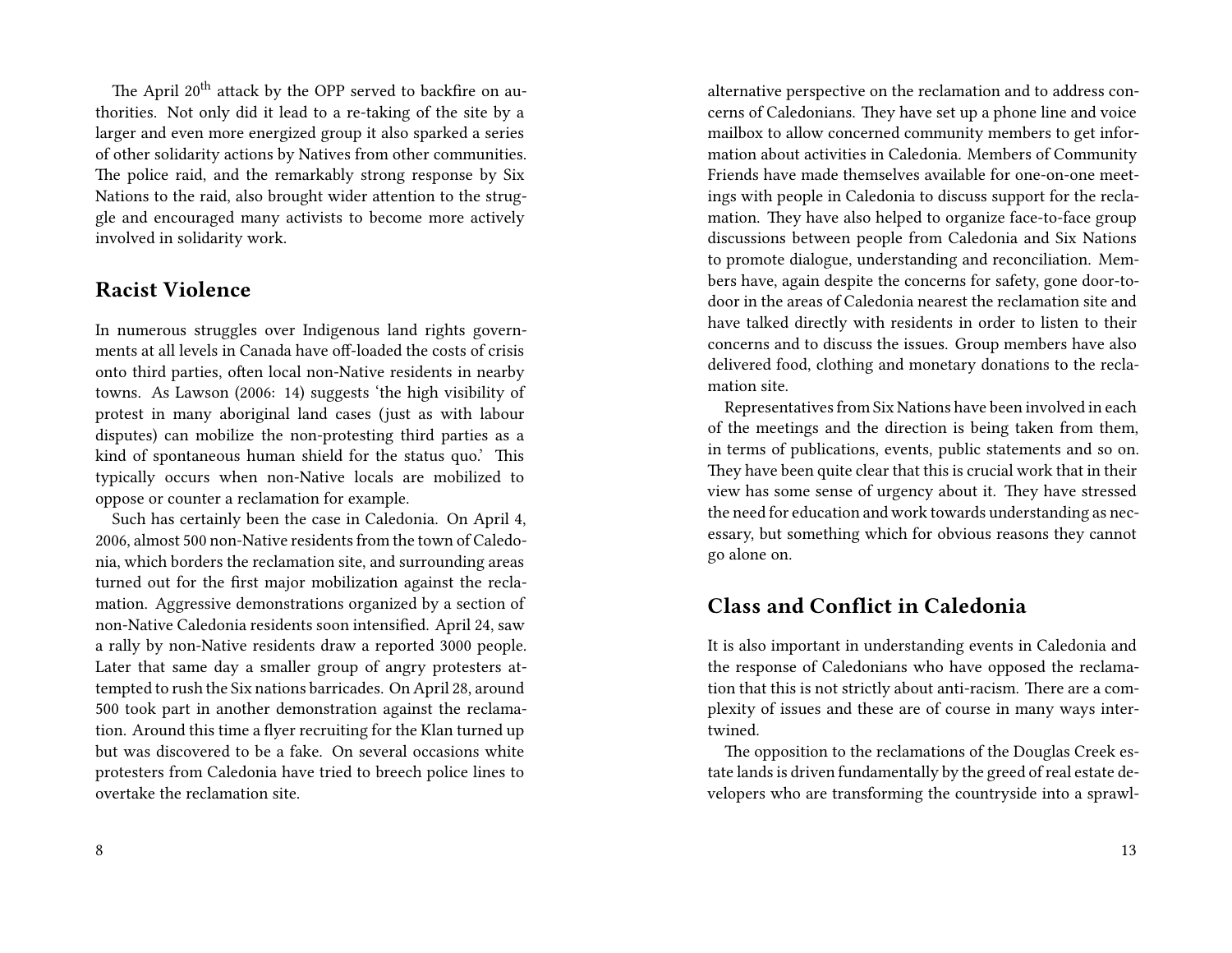the angry crowds protesting against the reclamation. Talking to people in a non-confrontational way the activists found that some Caledonians were actually appalled by the anger and racism of their fellow townspeople. Through this dialogue it became apparent that the stark Native versus non-Native opposition that had taken on a hegemonic position in almost all media representations did not tell the real and complex story of how people in Caledonia felt about the reclamation. It also confounded the view of many white activists that Caledonia was a town of backwards racists, a view that allowed activists to feel good about themselves but discarded a huge opportunity for organizing.

Following the initial meeting at the barricades a core of people came together in Caledonia to strategize how best to break the racist hegemony of the Caledonia Citizens Alliance while also providing support to the reclamation. The group that emerged from this, calling itself Community Friends for Peace and Understanding, has, since its inception in May, 2006, undertaken a variety of tasks in solidarity with Six Nations. Over a relatively brief period of time it has grown to include members from several labour unions, including the Canadian Auto Workers (CAW), the Canadian Union of Public Employees (CUPE) and the Steelworkers, as well as members of McMaster University who have met at a table with people from Six Nations involved in the reclamation. The perspective of Community Friends is that negotiation and peaceful resolution of the conflict can only be achieved through an honest recognition of Six Nations land rights.

In contrast to the view that non-Native support for the reclamation locally was marginal, more than 120 people have participated in Community Friends meetings and have tried to connect with others outside of meetings. Despite the threat of violence they have engaged with and peacefully discussed issues with their neighbours who have protested the reclamation. Members have gone to Citizens Alliance meetings to raise an

On another occasion white residents of Caledonia attacked people from Six Nations by driving golf balls at them. When a Caledonia resident who supports the reclamation attempted to witness these activities she was surrounded by the angry Caledonians and her life was threatened. On November 5, 2007, the unfinished home being used as an organizing and meeting space at the reclamation site was firebombed and burned to the ground.

The activities of non-Native residents of Caledonia have gone beyond demonstrations near the site. There have also been reports of verbal and physical assaults against people from Six Nations who have visited Caledonia or who live there.

In addition to acts of physical and emotional violence carried out against Six Nations people, the racist mobilization by groups like the Caledonia Citizens Alliance has worked to create a climate in which the most reactionary and militaristic politicians, at all levels of government have been emboldened to make aggressive and provocative statements against Six Nations and the reclamation. It also serves to ramp up tensions and create the conditions that might clear the way for a military invasion by the Canadian state. This is especially so given the aggressive stance of the ruling Conservative government, a government that has moved to embrace a more openly imperialist politics both globally (as in Afghanistan) and domestically. Thus the importance of developing an explicitly anti-racist pole of support within Caledonia that might work to de-legitimize the efforts of what is a well-organized and resource rich opposition movement.

### **Solidarity Work**

There have been primarily four types of solidarity action that have been organized by non-Native supporters of the reclama